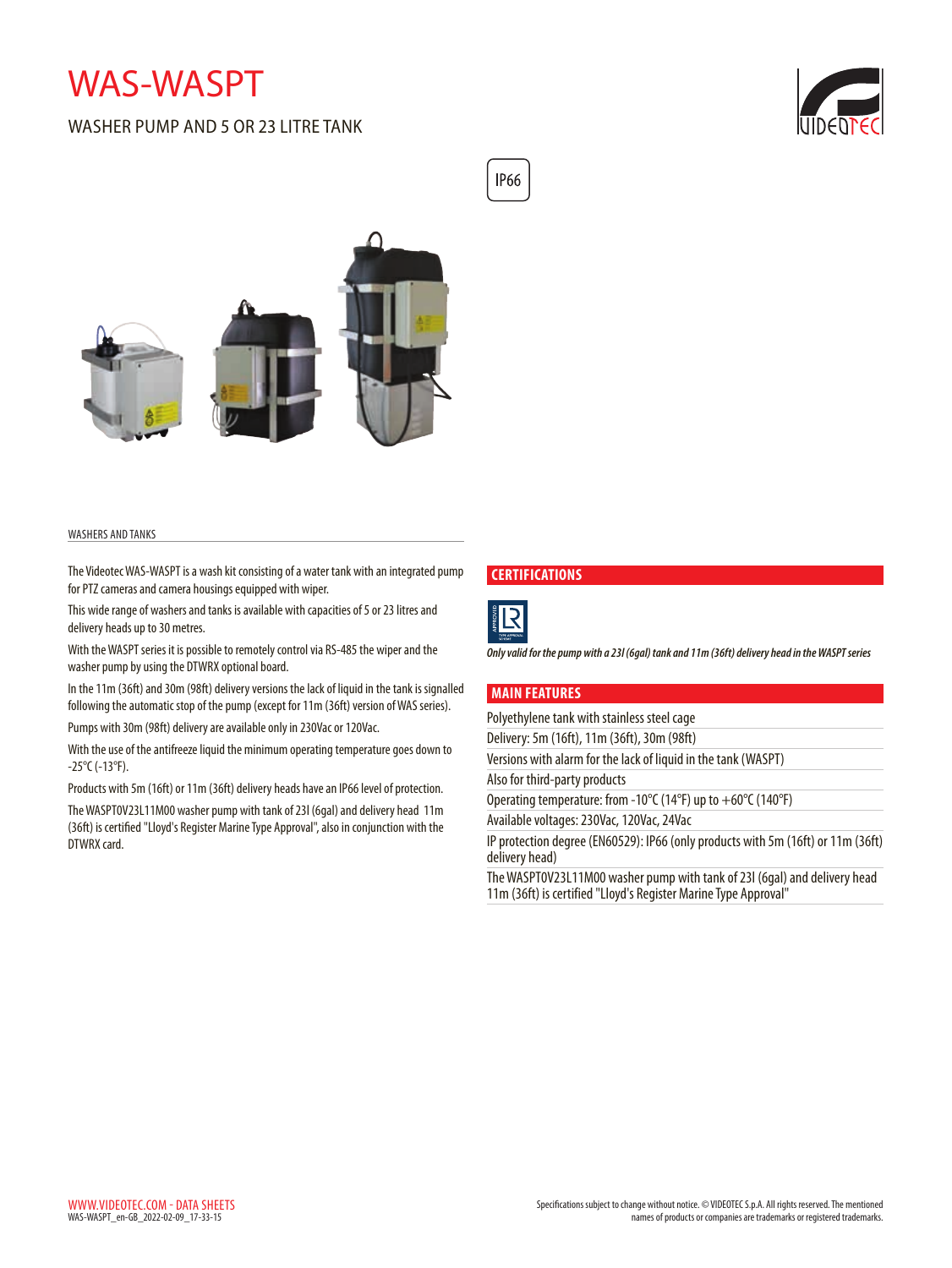## **Washer pump, tank of 5l (1.3gal), 5m (16ft) delivery**

| Polyethylene tank, stainless steel cage                                                                              |
|----------------------------------------------------------------------------------------------------------------------|
| Dimensions (WxHxL): 217x280x257mm (8.5x11x10.1in)                                                                    |
| Cable glands: $1xM20 + 3xM16$                                                                                        |
| Unit weight: 3.5kg (7.7lb) (WAS), 3.8kg (8.4lb) (WASPT)                                                              |
| Water tank capacity: 5I (1.3gal)                                                                                     |
| Delivery head: 5m (16ft) max                                                                                         |
| Tube length: 5m (16ft)                                                                                               |
| Supply voltage/Current consumption:                                                                                  |
| · 230Vac, 0.3A, 50/60Hz                                                                                              |
| • 120Vac. 0.6A. 50/60Hz                                                                                              |
| • 24Vac, 1.8A, 50/60Hz                                                                                               |
| Operating temperature                                                                                                |
| • Maximum temperature: 60°C (140°F)                                                                                  |
| • Minimum temperature with antifreeze liquid in solution: -10°C (14°F)                                               |
| • Minimum temperature with antifreeze liquid in solution (reduced performance and<br>delivery height): -25°C (-13°F) |
| Electrical safety (CE): EN60950-1, EN62368-1                                                                         |
| Electromagnetic compatibility (CE): EN50130-4, EN61000-6-3, EN55032 (Class B), FCC Part<br>15 (Class B)              |
| Outdoor installation (CE): EN60950-22                                                                                |
| IP protection degree (EN60529):                                                                                      |
| $\cdot$ IP66                                                                                                         |
| <b>EAC</b> certification                                                                                             |
| Washer pump, tank of 231 (6gal), 5m (16ft) delivery                                                                  |
| Polyethylene tank, stainless steel cage                                                                              |
| Dimensions (WxHxL): 301x430x348mm (11.8x16.9x13.7in)                                                                 |
| Cable glands: $1xM20 + 3xM16$                                                                                        |
| Unit weight: 5.4kg (11.9lb) (WAS), 5.5kg (12.1lb) (WASPT)                                                            |
| Water tank capacity: 231 (6gal)                                                                                      |
| Delivery head: 5m (16ft) max                                                                                         |
| Tube length: 5m (16ft)                                                                                               |
| Supply voltage/Current consumption:                                                                                  |
|                                                                                                                      |
| • 230Vac, 0.3A, 50/60Hz                                                                                              |
| • 120Vac, 0.6A, 50/60Hz                                                                                              |
| · 24Vac, 1.8A, 50/60Hz                                                                                               |
| Operating temperature                                                                                                |
| • Maximum temperature: 60°C (140°F)                                                                                  |
| • Minimum temperature with antifreeze liquid in solution: -10°C (14°F)                                               |
| • Minimum temperature with antifreeze liquid in solution (reduced performance and<br>delivery height): -25°C (-13°F) |
| Electrical safety (CE): EN60950-1, EN62368-1                                                                         |
| Electromagnetic compatibility (CE): EN50130-4, EN61000-6-3, EN55032 (Class B), FCC Part<br>$15$ (Class B)            |
| Outdoor installation (CE): EN60950-22                                                                                |
| IP protection degree (EN60529):                                                                                      |
| $\cdot$ IP66                                                                                                         |
| <b>EAC</b> certification                                                                                             |
|                                                                                                                      |

#### **Washer pump, tank of 23l (6gal), 11m (36ft) delivery**

Polyethylene tank, stainless steel cage Dimensions (WxHxL): 301x430x348mm (11.8x16.9x13.7in) Cable glands:  $1xM20 + 3xM16$ Unit weight: 5.9kg (13lb) (WAS), 6.7kg (14.8lb) (WASPT) Float level switch (except for 11m (36ft) version of WAS series) Water tank capacity: 23l (6gal) Delivery: 11m (36ft) max Tube length: 11m (36ft) Supply voltage/Current consumption: • 230Vac, 0.5A, 50/60Hz • 120Vac, 1A, 50/60Hz • 24Vac, 3.8A, 50/60Hz Alarm outputs (WASPT) • Auto-powered: 1 • Dry contact: 1 Operating temperature • Maximum temperature: 60°C (140°F) • Minimum temperature with antifreeze liquid in solution : -10°C (14°F) • Minimum temperature with antifreeze liquid in solution (reduced performance and delivery height): -25°C (-13°F) Electrical safety (CE): EN60950-1, EN62368-1 Electromagnetic compatibility (CE): EN50130-4, EN61000-6-3, EN55032, (Class B), FCC Part 15 (Class B) Outdoor installation (CE): EN60950-22 IP protection degree (EN60529): • IP66 EAC certification Marine Certification: Lloyd's Register Marine Type Approval (only for the 11m (36ft) version in the WASPT series) **Washer pump, tank of 23l (6gal), 30m (98ft) delivery** Polyethylene tank, stainless steel cage Dimensions (WxHxL): 301x640x269mm (11.9x25.2x10.6in) (WAS), 301x640x348mm (11.9x25.2x13.7in) (WASPT) Cable glands:  $1xM20 + 3xM16$ Unit weight: 13.9kg (30.6lb) (WAS), 16.7kg (36.8lb) (WASPT) Water tank capacity: 23l (6gal) Delivery: 30m (98ft) max Tube length: 30m (98ft) Float level switch Supply voltage/Current consumption: • 230Vac, 2A, 50/60Hz • 120Vac, 4.5A, 60Hz Alarm outputs (WASPT) • Auto-powered: 1 • Dry contact: 1 Operating temperature • Maximum temperature: 60°C (140°F) • Minimum temperature with antifreeze liquid in solution: -10°C (14°F) Electrical safety (CE): EN60950-1, EN62368-1 Electromagnetic compatibility (CE): EN50130-4, EN61000-6-3, EN55032, (Class B), FCC Part 15 (Class B) Outdoor installation (CE): EN60950-22 IP protection degree (EN60529): • IPX4

EAC certification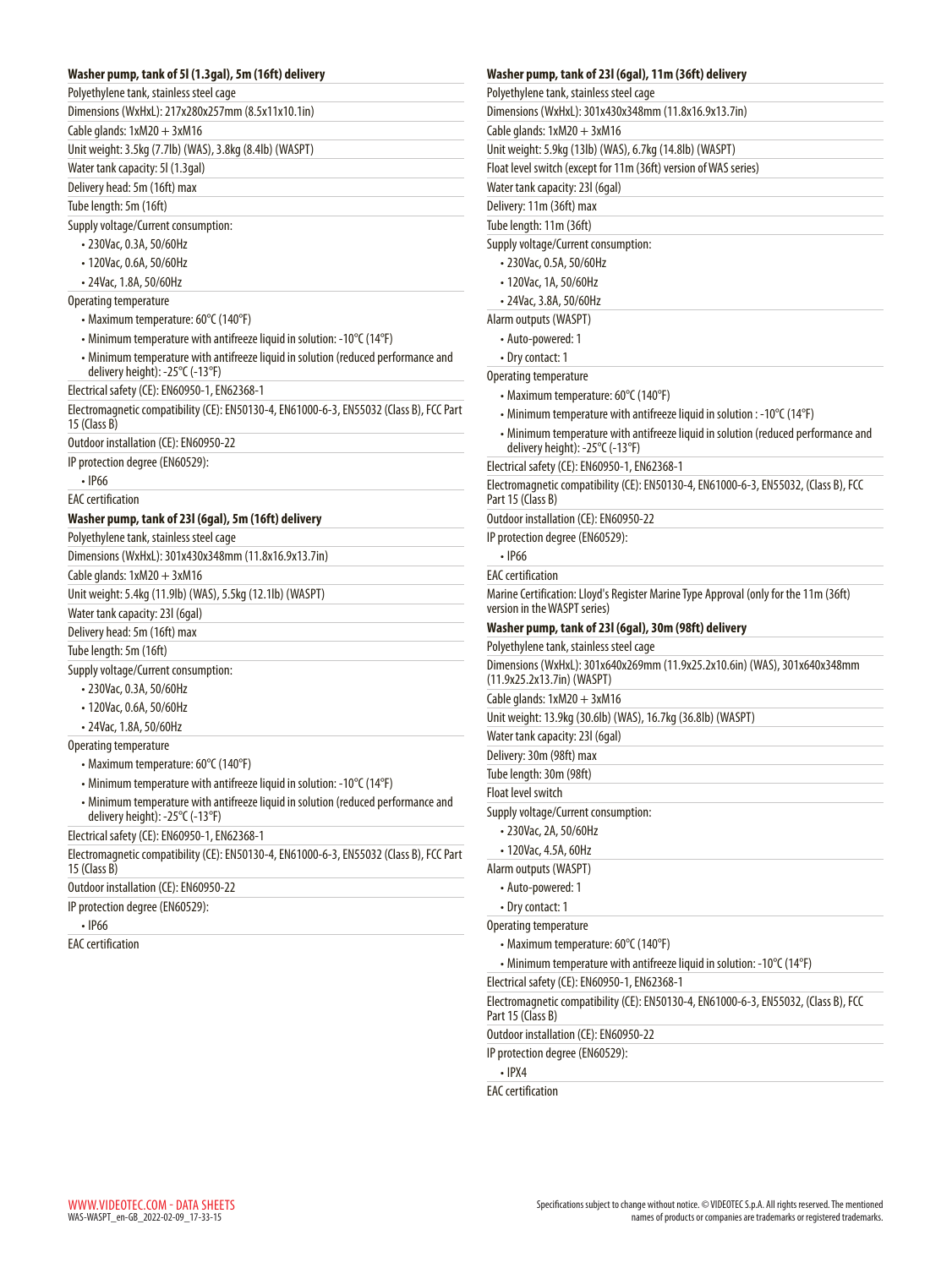| <b>PART NUMBER</b> |                                                                                                                           |
|--------------------|---------------------------------------------------------------------------------------------------------------------------|
| WASOV5L5M00        | Water tank 51 (1.3gal), pump with delivery up to 5m (16ft), IN<br>230Vac-24Vac-120Vac                                     |
| WAS0V23L5M00       | Water tank 231 (6gal), pump with delivery up to 5m (16ft), IN<br>230Vac-24Vac-120Vac                                      |
| WAS0V23L11M00      | Water tank 23I (6qal), pump with delivery up to 11m (36ft), IN<br>230Vac-24Vac-120Vac                                     |
| WAS1V23L30M00      | Water tank 231 (6gal), pump with delivery up to 30m (98ft) with<br>water floating, IN 230Vac                              |
| WAS3V23130M00      | Water tank 231 (6gal), pump with delivery up to 30m (98ft) with<br>water floating, IN 120Vac                              |
| WASPTOV5L5M00      | Water tank 51 (1.3gal), pump with delivery up to 5m (16ft), IN<br>230Vac-24Vac-120Vac                                     |
| WASPT0V23L5M00     | Water tank 231 (6gal), pump with delivery up to 5m (16ft), IN<br>230Vac-24Vac-120Vac                                      |
|                    | WASPT0V23L11M00 Water tank 23I (6gal), pump with delivery up to 11m (36ft) with<br>water floating, IN 230Vac-24Vac-120Vac |
| WASPT1V23L30M00    | Water tank 23I (6gal), pump with delivery up to 30m (98ft) with<br>water floating, IN 230Vac                              |
|                    | WASPT3V23L30M00 Water tank 231 (6gal), pump with delivery up to 30m (98ft) with<br>water floating, IN 120Vac              |

| <b>ACCESSORIES</b>  |                                                                               |                                                                                                |                      |  |  |
|---------------------|-------------------------------------------------------------------------------|------------------------------------------------------------------------------------------------|----------------------|--|--|
| COMB100A            | Communication box in polycarbonate, IN from 220Vac up to 230Vac,<br>OUT 24Vac |                                                                                                |                      |  |  |
| COMB200A            | Communication box in polycarbonate, IN 24Vac, OUT 24Vac                       |                                                                                                |                      |  |  |
| COMB300A            | OUT 24Vac                                                                     | Communication box in polycarbonate, IN from 120Vac up to 127Vac,                               |                      |  |  |
| DTWRX               |                                                                               | Data receiver for remote control of the wiper and WASPT range<br>pumps in stand-alone housings |                      |  |  |
| WASCAR              | pump)                                                                         | Cabinet for WAS/WASPT (only for versions with 5m and 11m head                                  |                      |  |  |
| <b>PACKAGE</b>      |                                                                               |                                                                                                |                      |  |  |
| <b>Model Number</b> | Weight                                                                        | <b>Dimensions (WxHxL)</b>                                                                      | <b>Master carton</b> |  |  |
| WASOV5L5M00         | 4kg (8.8lb)                                                                   | 31x31x22cm (12.2x12.2x8.6in)                                                                   | 4                    |  |  |
| WAS0V23L5M00        | 6.2kg (13.7lb)                                                                | 32x37.5x51cm (12.5x14.7x20in)                                                                  | ÷,                   |  |  |
| WAS0V23L11M00       | 5.9kg (13lb)                                                                  | 32x37.5x51cm (12.5x14.7x20in)                                                                  | $\overline{a}$       |  |  |
| WAS1V23L30M00       | 13.1kg (28.9lb)                                                               | 38x32x79cm (15x12.6x31.1in)                                                                    | ÷,                   |  |  |
| WASPTOV5L5M00       | 4.3kg (9.5lb)                                                                 | 31x31x22cm (12.2x12.2x8.6in)                                                                   | $\overline{a}$       |  |  |
| WASPT0V23L5M00      | 6.4kg (14lb)                                                                  | 32x37.5x51cm (12.5x14.7x20in)                                                                  | ÷,                   |  |  |
| WASPTOV23L11M0      | 7.5kg (16.5lb)                                                                | 32x37.5x51cm (12.5x14.7x20in)                                                                  | ÷                    |  |  |
| WASPT1V23L30M00     | 17.1kg (37.7lb)                                                               | 38x32x79cm (15x12.6x31.1in)                                                                    | ÷,                   |  |  |
| <b>DTWRX</b>        |                                                                               | 8.5x5.5x11.5cm (3.4x2.2x4.5in)                                                                 | ÷,                   |  |  |

| WAS - CONFIGURATION OPTIONS (NOT ALL COMBINATIONS ARE POSSIBLE) |                               |                         |                       |    |  |  |  |  |
|-----------------------------------------------------------------|-------------------------------|-------------------------|-----------------------|----|--|--|--|--|
|                                                                 | Voltage                       | Water tank capacity     | <b>Delivery head</b>  |    |  |  |  |  |
| <b>WAS</b>                                                      | 230Vac - 24Vac - 120Vac<br>0V | <b>5L</b> 5l $(1.3qal)$ | <b>5M</b> 5m $(16ft)$ | 00 |  |  |  |  |
|                                                                 | <b>1V</b> 230Vac              | <b>23L</b> 23I (6qal)   | $11M$ 11m (36ft)      |    |  |  |  |  |
|                                                                 | 120Vac<br>3V ·                |                         | <b>30M</b> 30m (98ft) |    |  |  |  |  |

| WASPT - CONFIGURATION OPTIONS (NOT ALL COMBINATIONS ARE POSSIBLE) |                   |                         |                       |    |  |  |  |
|-------------------------------------------------------------------|-------------------|-------------------------|-----------------------|----|--|--|--|
|                                                                   | Voltage           | Water tank capacity     | Delivery head         |    |  |  |  |
| <b>WASPT</b>                                                      | <b>OV</b> 230Vac/ | 5I (1.3gal)<br>5L –     | 5 $M$ 5m (16ft)       | 00 |  |  |  |
|                                                                   | $24$ Vac/         |                         |                       |    |  |  |  |
|                                                                   | 120Vac            |                         |                       |    |  |  |  |
|                                                                   | <b>1V</b> 230Vac  | <b>23L</b> 23l $(6qal)$ | $11M$ 11m (36ft)      |    |  |  |  |
|                                                                   | 120Vac<br>3V      |                         | <b>30M</b> 30m (98ft) |    |  |  |  |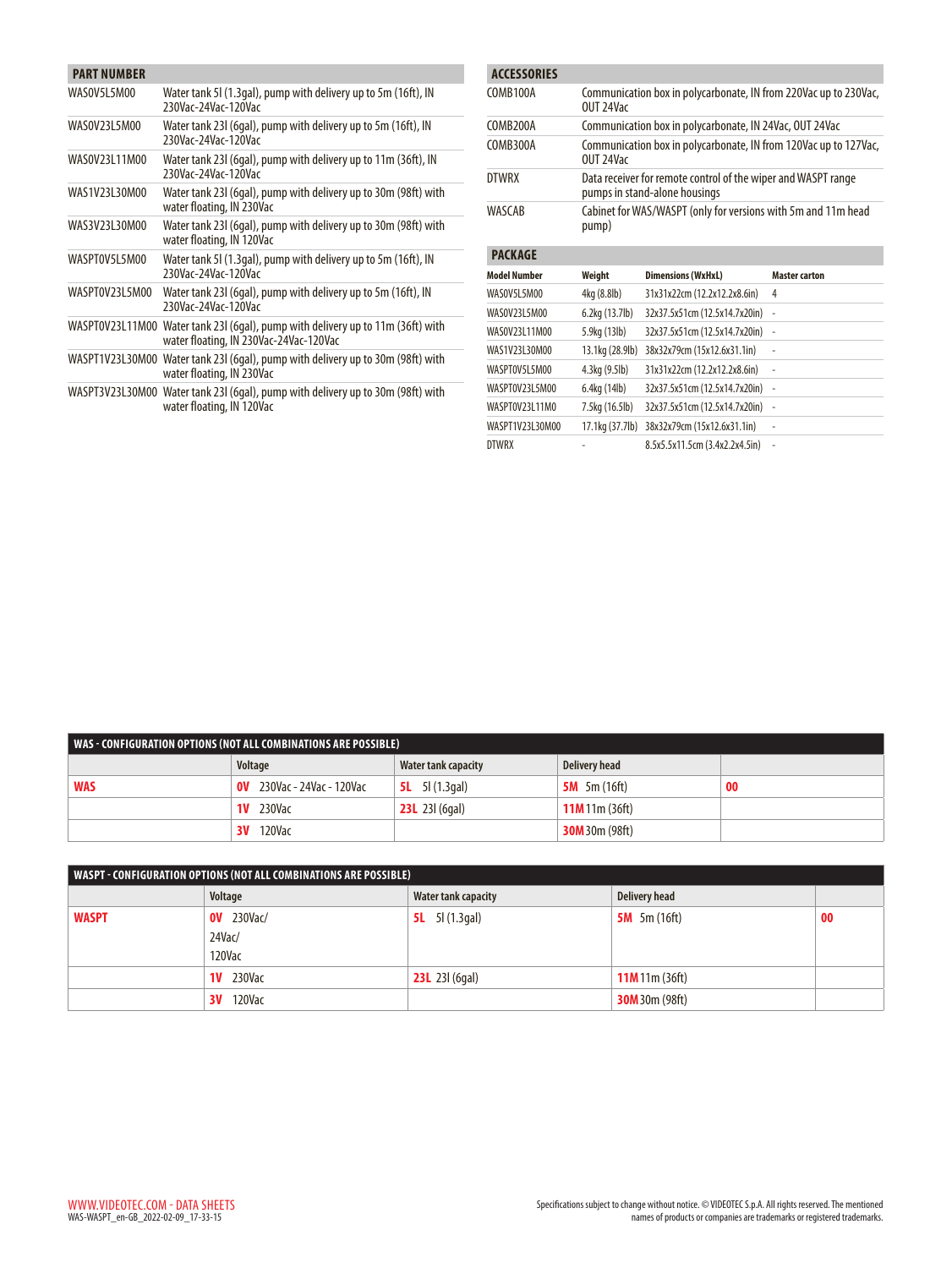# **TECHNICAL DRAWINGS**

# *The indicated measurements are expressed in millimetres.*



WATER TANK 5L (1.3GAL), 5M (16FT) DELIVERY (WAS-WASPT)



WATER TANK 23L (6GAL), 5M (16FT) DELIVERY (WAS-WASPT) O 11M (36FT) (WAS)